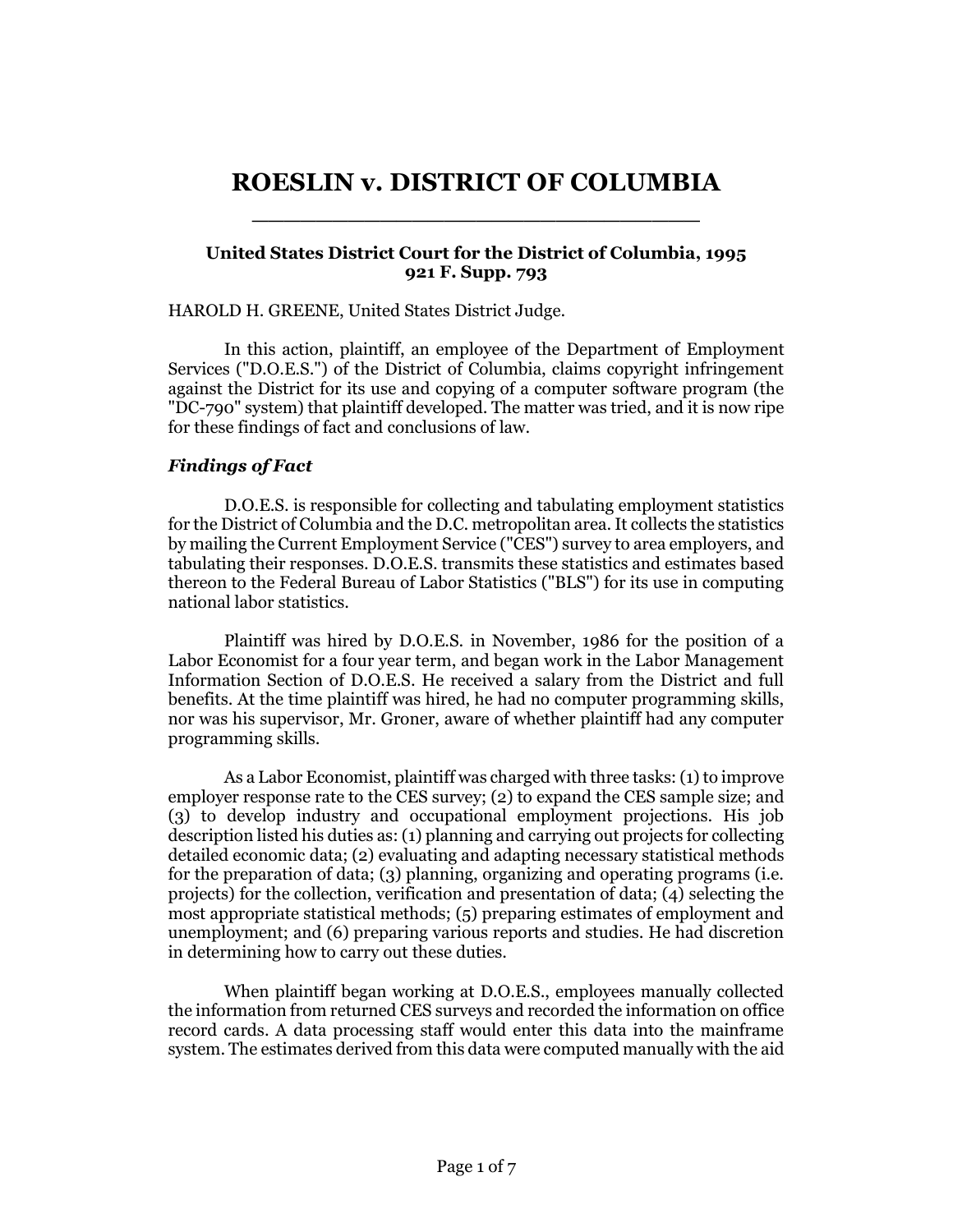of a computer. The District anticipated the future development of the Automated Current Employment Statistics ("ACES") mainframe system.

Prior to developing the DC-790 system, plaintiff did use a computer to assist in the carrying out of his duties, although he did not do any computer programming.<sup>1</sup> Plaintiff also assisted in the "automation" of the office, that is, in transferring some of the work that was done manually to already existing computer software applications. This task also did not involve any computer programming.

Plaintiff was motivated to create the DC-790 system in June 1988 when he attended a CES conference. Upon returning from the conference, plaintiff informed his supervisor, Mr. Groner, that he believed a personal computer ("PC") based system could be created for the District's CES surveys. Plaintiff testified that after checking with BLS, Mr. Groner informed plaintiff that creation of a PC-based program was neither feasible nor desirable, and told plaintiff not to pursue the idea because he would be too busy with his other job duties, and because D.O.E.S. had already decided to eventually implement ACES, the mainframe system.<sup>2</sup> Nonetheless, plaintiff informed Mr. Groner that he would create a PC-based system on his own time. Plaintiff testified that his motivation in creating the program was to prove that it could be done and to develop job opportunities for himself. Mr. Groner told the plaintiff that the program would be "in the public domain," which plaintiff took to mean that the system would not be owned by anybody. Mr. Groner actually believed that the District would own the program; he testified that he thought that the phrase "in the public domain" meant that the District would own the program.

In August 1988, plaintiff purchased a personal computer with his own funds. In October 1988, he purchased software using his own funds. Plaintiff taught himself how to program computers using books that he purchased with his own funds.<sup>3</sup> He spent approximately 3,000 hours creating the various modules

 $\overline{a}$ 

<sup>1</sup> Computer programming is a technical skill that involves adding "source code" in a computer language. Source code is a series of language specific commands ordered in a logical series to produce a specific result. Computer programming is the method by which computer software applications are created. Using computers and computer software is not the same as programming computers, as defense witnesses conceded at trial.

<sup>&</sup>lt;sup>2</sup> Mr. Groner testified that the only thing he recollected telling plaintiff was that creating a PC-based system could not be done. However, he did not dispute plaintiff's testimony that he made the other statements the plaintiff described.

<sup>3</sup> Defendant cites a host of "computer training" seminars that the plaintiff attended on work hours and for which it paid. Apparently, defendant intends to create the impression that it facilitated plaintiff's education in computer programming. This, however, is not the case. Defendant may have improved plaintiff's ability to *use* certain computer software, such as the "Basic Symphony" and "DBase III." On the other hand, defendant did not at all contribute to plaintiff's ability to program computers, or develop computer software, a wholly different skill. *See* n. 1.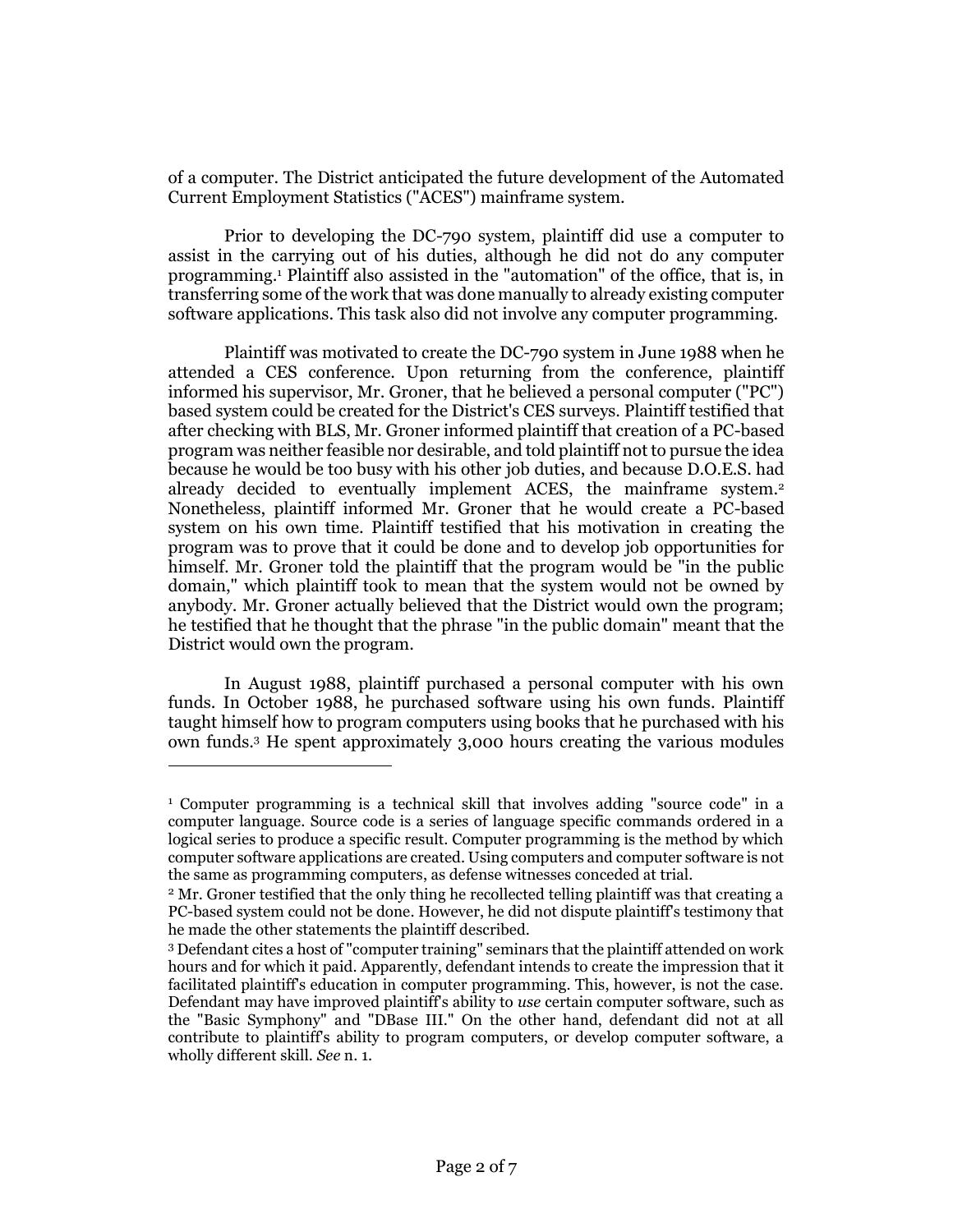necessary to complete the DC-790 program, and creating enhancements to the system. He completed the final module in January, 1991, although most of the modules were completed by 1990. Plaintiff did all of this work at home. He also tested each module at home, using hypothetical data. Nobody at D.O.E.S. directed plaintiff to create the DC-790 system, supervised his doing so, or assisted him in doing so. He was not offered compensation for the creation of the system.

After testing each module at home, plaintiff brought each module into work to test with actual data. Some of the testing and debugging of various modules was done during office hours. Once each module worked properly, plaintiff incorporated the modules into the PC system operating at D.O.E.S. Shortly after the DC-790 system became operational, D.O.E.S. personnel ceased using office record cards. Plaintiff also created an operating manual for the DC-790 system in May 1990 in response to a request by an employee of the BLS Regional Office. Plaintiff received positive performance appraisals based, in part, on his development of the DC-790 system. Prior to April 1991, plaintiff attempted to promote the DC-790 system to BLS, and demonstrated the system to some of its personnel during office hours.

Throughout this period, according to plaintiff's testimony, he relied on Mr. Groner's statement to him that nobody would own the DC-790 system and that it would be in the public domain. Plaintiff stated that he first learned that the District asserted a proprietary interest in the program in April of 1991. At that time, he was provided with a copy of a letter from the District to the State of Maine, in which the District stated that it had a proprietary interest in the program. Defendant does not dispute that this is when plaintiff first learned that defendant asserted a proprietary interest.

When plaintiff learned that the District claimed a proprietary interest in the DC-790 system, he confronted Mr. Groner. He told Mr. Groner that if anyone owned the system (rather than it being in the public domain), then he did, as the author of the program. Plaintiff and Mr. Groner met to discuss the issue, at which time plaintiff requested recognition by the District that he had independent ownership of the program, in exchange for which the District would be allowed free use and distribution of the software. He also requested a promotion.

In June of 1991, plaintiff placed a copyright notice on the initial screen of the DC-790 system. In June, through counsel, he notified the District's Corporation Counsel and the Mayor's office of his claim of copyright ownership. He also demanded that the District stop using the system. In December of that year, he filed for and received Copyright Registration No. TXu 514 262 for the DC-790 system. The District never filed an application to register a copyright for the system.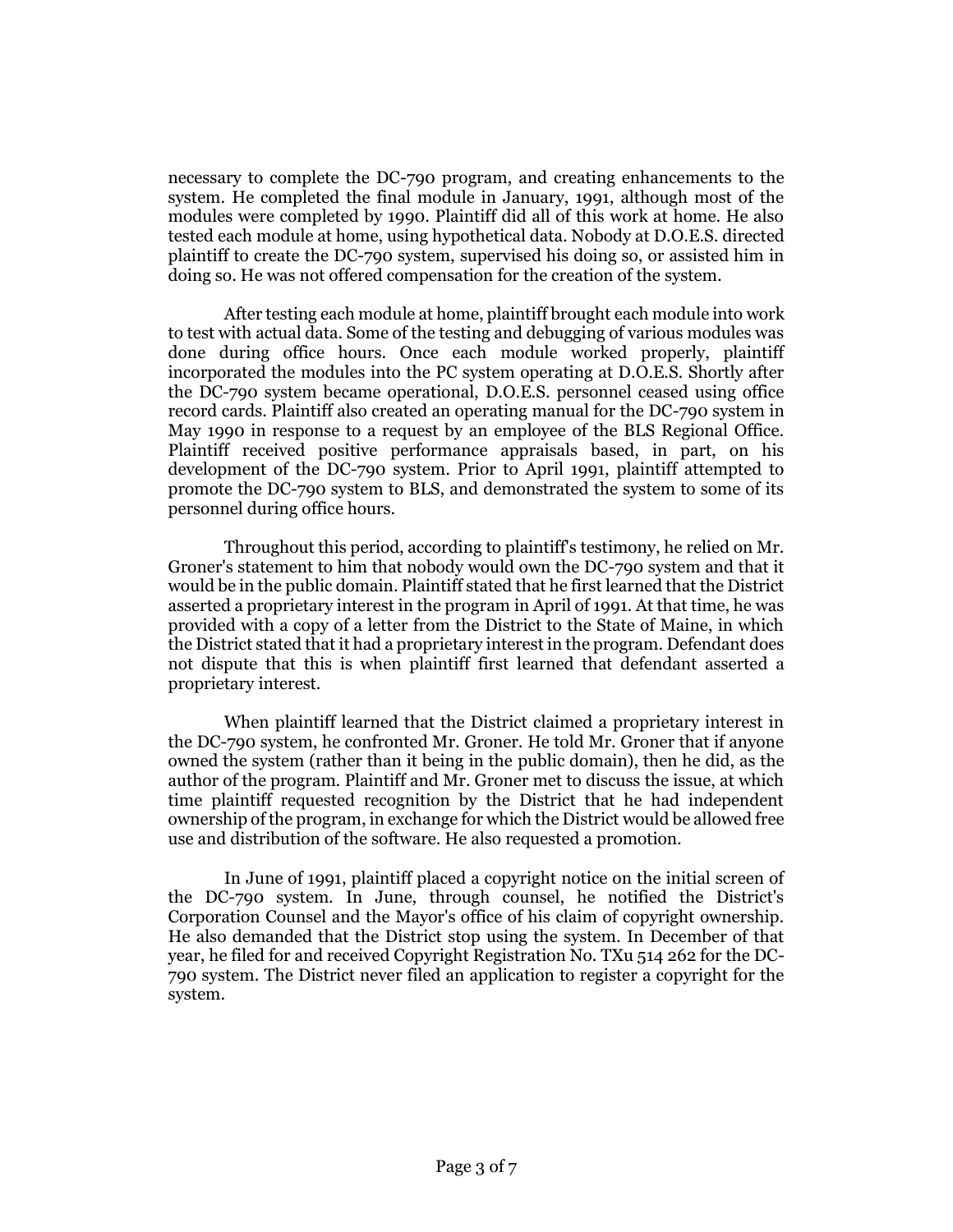Despite plaintiff's notice of copyright ownership, employees of the District continued using the system. Mr. Groner never instructed his employees to cease using the system.

Plaintiff also gave notice that he would make no further modifications to the program if these modifications required programming. From November of 1992 until June or July of 1993, plaintiff was temporarily reassigned to the District's Office of Management, Information and Data Systems. During this time, plaintiff was working under a job description of computer programmer analyst. Plaintiff did not work on the DC-790 system while placed on this assignment. While the DC-790 system was rendered inoperable during this time period, due to an employee error, plaintiff was not asked to assist in correcting the problem.

In November of 1991, the District requested installation of the ACES system. The installation of this system was completed in January 1993. Plaintiff assisted the District somewhat in the conversion from the DC-790 system to the ACES system. He would not participate to the extent that participation would involve his copyright. There was some delay in implementing the ACES system, but according to plaintiff's testimony, some of which was due in no part to plaintiff's behavior, and some of which was due to a combination of plaintiff's standing by his copyright claim and defendant's delay in finding alternate sources of the information it sought from plaintiff.

Based on a study conducted by a D.O.E.S. employee, Ms. Moore, the ACES system costs in excess of \$ 83,000 a year. \$ 59,000 goes to programmers' salaries and \$ 24,000 is attributable to mainframe processing charges. Ms. Moore testified that the DC-790 system did not incur the processing charges or the programmers' salaries.

#### *Conclusions of Law*

**I**

The central issue in this case is whether plaintiff, as the author of the DC-790 system, or defendant, as plaintiff's employer, is the owner of the copyright on the DC-790 system. Generally, the author of a work is the owner of a copyright. 17 U.S.C § 201(a). However, in the case of a "work made for hire," the owner of the copyright is the entity for whom the work was prepared. *Id.* at § 201(b). The copyright statute defines a work made for hire as "a work prepared by an employee within the scope of his or her employment." *Id.* at § 101. Because plaintiff has received a copyright registration for the DC-790 system, the presumption is that plaintiff owns the copyright.  $17 \text{ U.S.C. }$  §  $410 \text{ (c)}$ . The burden is thus on the defendant to establish that the system is a work made for hire. *See, e.g., Avtec Systems Inc. v. Peiffer,* 21 F.3d 568, 571 (4th Cir. 1994); *Design v. Lauren Knitwear Corp.,* 782 F. Supp. 824, 829 n. 11 (S.D.N.Y. 1991).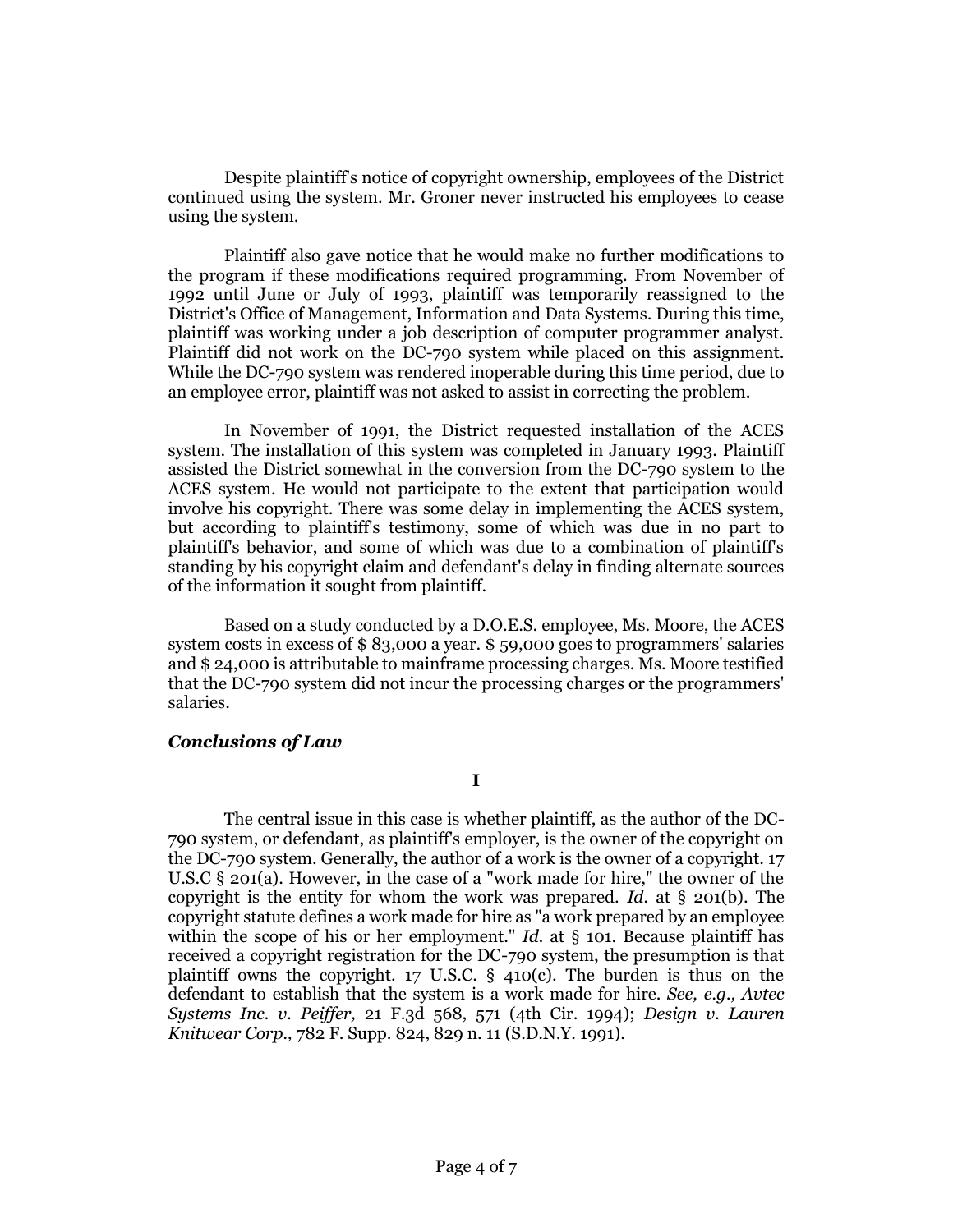The Supreme Court has held that to determine whether an individual was an employee, and whether he created a work within the scope of his employment, courts should look to the general common law of agency. *Community for Creative Non-Violence v. Reid,* 490 U.S. 730, 740, 104 L. Ed. 2d 811, 109 S. Ct. 2166 (1989). There is no dispute in this case that plaintiff was an employee of defendant. The question is whether he created the DC-790 system within the scope of his employment.

The Restatement (Second) of Agency, which the Supreme Court cited in *Reid,* states that:

(1) Conduct of a servant is within the scope of employment if, but only if:

(a) it is within the kind he is employed to perform;

(b) it occurs substantially within the authorized time and space limits; [and]

(c) it is actuated, at least in part, by a purpose to serve the master.

Restatement at § 228. The employer must demonstrate that these three of these factors exist to prove that the work is a work made for hire. *See Avtec Systems,* 21 F.3d at 571-72.

**A.** With regard to the first prong, the Court finds that developing computer software is not the kind of work plaintiff was employed to perform. Plaintiff was hired as a labor economist, not as a computer programmer. There is no reference in his job description to computer programming; nor was his supervisor aware of whether plaintiff had any programming skills when he was hired. Plaintiff was hired to improve certain aspects of the CES survey and develop projections based on that survey. He was not hired to create a computer program that would assist the entire office and receive, process, and transmit the survey results.

Defendant makes much of the fact that plaintiff used computers at work, and that defendant allowed plaintiff, during work hours, to learn how to use computers. This, however, does not prove that computer programming was part of plaintiff's job duties or necessary to performing his job duties. Many people use computers in the work place, including plaintiff's coworkers, but do not program computers. The two skills are quite different--while many people operate computers, few have the technical ability or training necessary to program them.

To be sure, work that is incidental to the conduct authorized by the employer, even if it is not central to the employee's job duties, also falls within the scope of employment. Restatement at § 229. To determine whether computer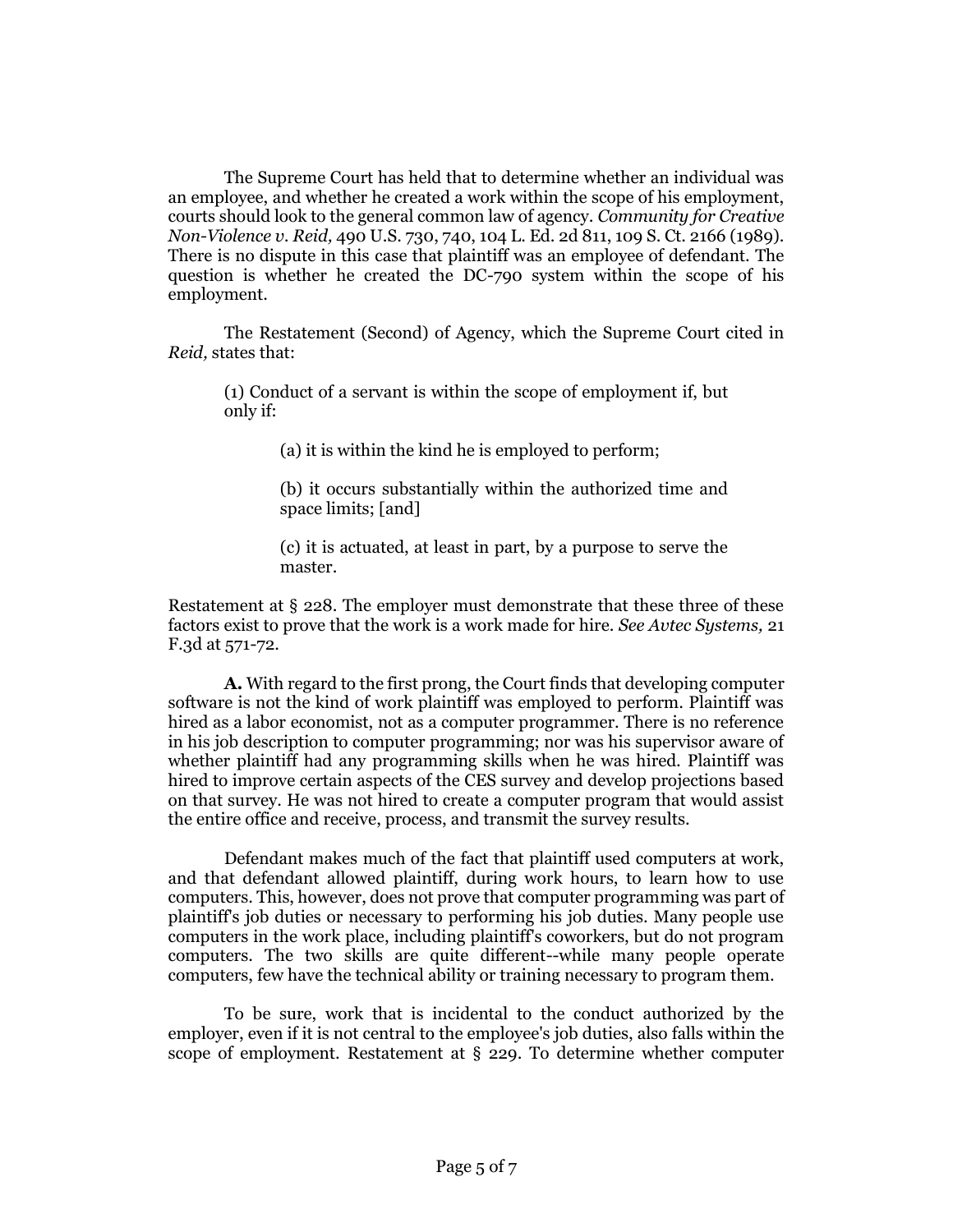programming was incidental to plaintiff's employment, a court may consider such factors as whether this was the type of activity commonly done by labor economists, and whether it was likely that plaintiff would engage in such an activity. *Id.* The Court finds that while developing the DC-790 system did help the functioning of the work place, it was not the type of activity in which plaintiff would be reasonable expected to engage.

Moreover, it is disingenuous for the District now to claim that developing the DC-790 system was within the scope of plaintiff's job duties. Plaintiff originally approached Mr. Groner about writing a computer program that would perform the functions of the system. Plaintiff testifies, very credibly, that Mr. Groner discouraged him from doing so, stating that it would detract from his ability to perform his other job duties and that D.O.E.S. had already decided to implement the ACES system. It is unfair for the District to now claim that an activity it discouraged--developing the system--was within the scope of plaintiff's employment.

**B.** Second, the Court must determine whether the development of the system "occurred substantially within the authorized time and space limits." The Court finds that it did not. Plaintiff credibly testified that he spent 3,000 hours outside of normal working hours creating the modules of the DC-790 system. He did this at home using a computer he purchased with his own funds. It is true that plaintiff tested each module at work. It is also true that once each module was operational, it was used in the work place. Nonetheless, the substantial amount of time plaintiff spent creating the DC-790 system, which is what is at issue in this case, was done on his own time outside of the office. Accordingly, the system was not developed within the authorized time and space limits.

**C.** Finally, the Court will address whether plaintiff was motivated to create the system, at least in part, by a purpose to serve the master. Plaintiff testified that he created the program for two reasons: (1) to create job opportunities for himself; and (2) to prove it could be done. The Court finds that plaintiff was motivated by each of these purposes. To be sure, the DC-790 system benefitted his employer, and the Court could fairly infer that part of plaintiff's motivation was to achieve this result. However, the Court finds that plaintiff was primarily motivated by selffulfilling purposes. Additionally, it finds, as stated above, that it is disingenuous for the District to initially have stated that the plaintiff could not create the system, and now assert that plaintiff did so for the District's benefit.<sup>4</sup>

 $\overline{a}$ 

<sup>4</sup> The fact that plaintiff created the system to further his own goals distinguishes this case from *Miller v. CP Chemicals, Inc.,* 808 F. Supp. 1238 (D.S.C. 1992), relied on by defendants. In that case, the Court was careful to note that "the driving force" behind the employee's behavior was to make the work place more efficient. *Id.* at 1244.